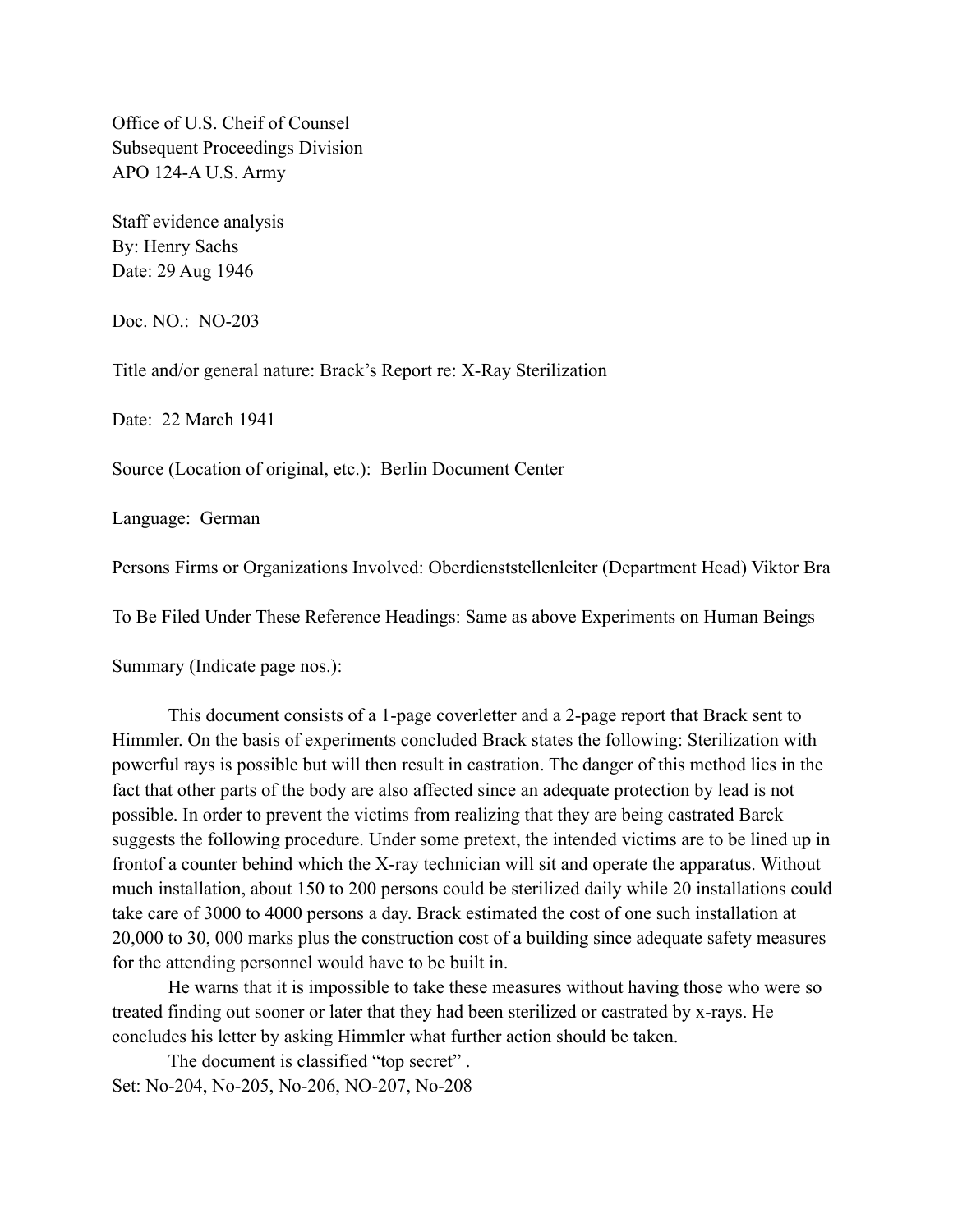Translation of Document No. NO-203 Office of U.S. Cheif of Counsel

Viktor Brack Reichsamteleiter (Crossed out) Oberdienstileiter

Berlin, 25 March 1941 To the

Reichefuehrer-SS and Chief of the German Police

Top Secret

Berlin SW 11 Prinz Albrecht Str. 8

```
(handwritten): \frac{1}{2} read + 5, V.41
```
H.H (handwritten initials)

Dear Reichefuehrer:

Enclosed herewith for your information is the result of the investigations into the possibilirt of sterilization or castraiton respectively by means of X-rays. I request your instructions as to what further theoretical or practical steps, if any are to be taken in this matter. Heil Hitler!

Brack (Signature)

Enclosure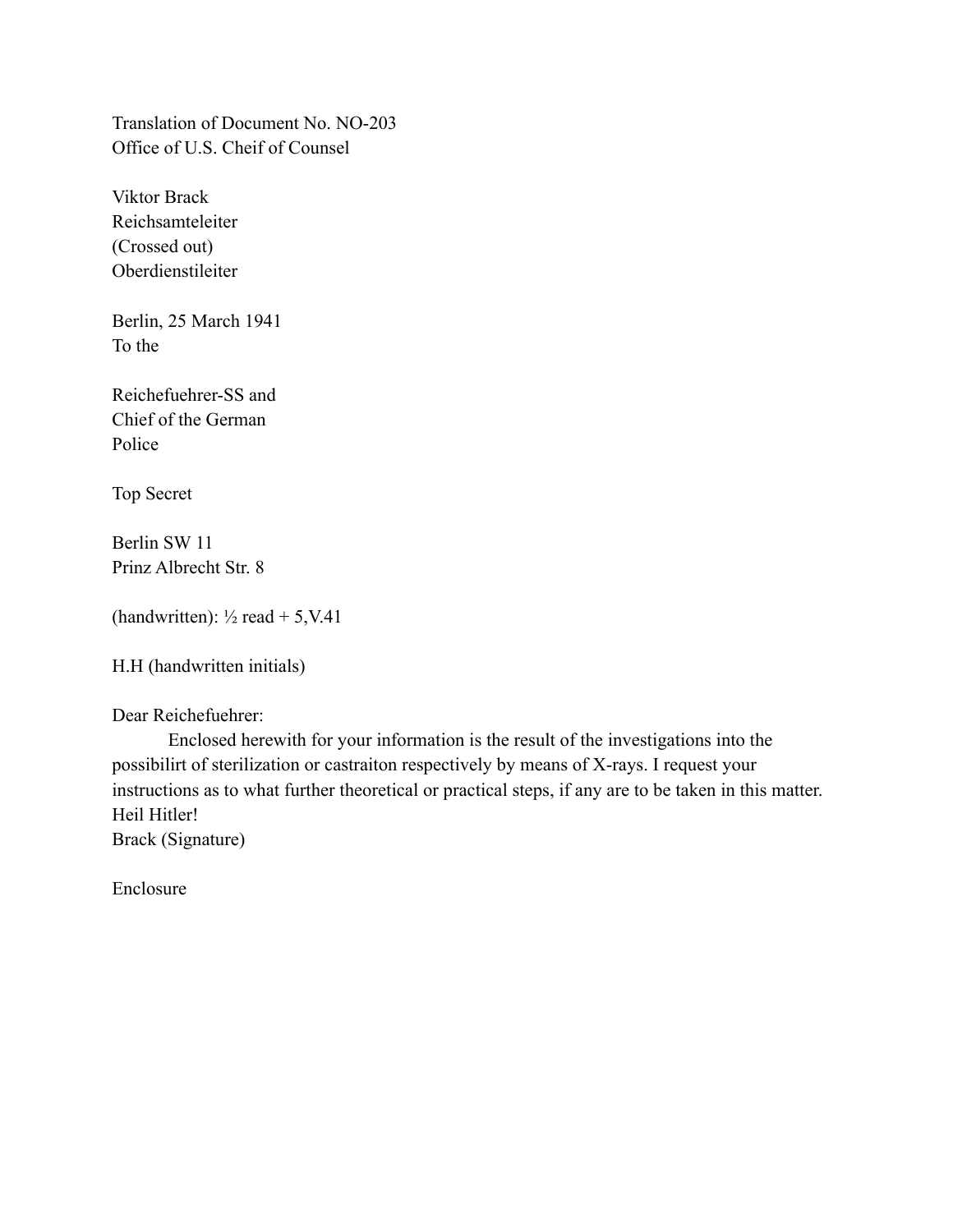Translation of document No. NO-203 Office of U.S. Chief of counsel

(Page 1 of original)

Report on Experiments concerning X-ray Castration

The experiments in this field are concluded. The following result can be considered as established and adequately based on scientific research.

If any persons are to be sterilized permanently, this result can only be attained by applying X-rays in as dosage high enough to produce castration with all its consequences, since high X-ray dosages destroy the internal secretion of the ovary, or of the testicles respectively. Lower dosages would only temporarily paralyze the procreative capacity. The consequences in question are for example the disappearance of menstruation, climactoric phenomena, changes in capillary growth,modification of metabolism, etc. In any case, attention must be drawn to those disadvantages.

The actual dosage can be given in various ways, and the irradiation can take place quite inpercoptibly. The necessary local dosage (herd-dosis) for men is 500-600 r, for women 300-350 r. In general, an irraliation period of 2 minutes for men, 3 minutes for women, with the highest voltage, a thin filter and at a short distance, ought to be sufficient. There is, however, a disadvantage that has to be put up with: as it is impossible unnoticeably to cover the rest of the bisywith lead, the other tissues of the body will be injured, and radio-logic malaise, the so-called "Rocentgonkator", will ensue. If the X-ray instantly is too high, those parts of the skin which the rays have reached will exhibit symptoms of burns - varying in severity in individual cases - in the course of the following days or weeks.

One practical way of proceeding would be, for instance, to let the persons to be treated approach a counter, where they could be asked to answer some questions or to fill in forms, which would take them 2 or 3 minutes. The official sitting behind the counter could operate the installation in such a way as to turn a switch which would